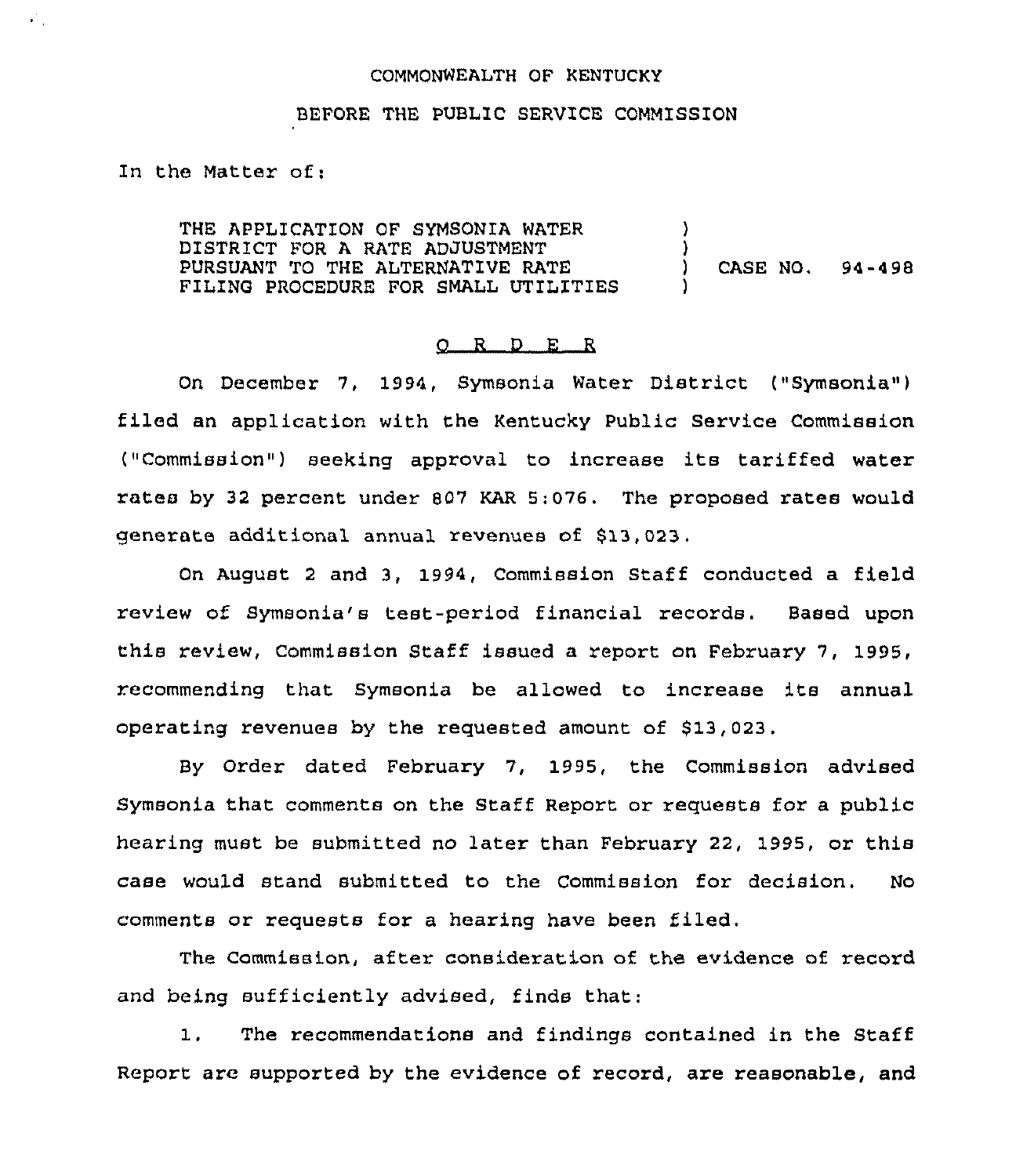are hereby adopted as the findings of the Commission in this proceeding and are incorporated by reference as if fully set out herein.

2. The rates in Appendix A, which is attached hereto and incorporated herein, are the fair, just, and reasonable rates for Symsonia and will produce gross annual water operating revenues of \$ 53, 194. These rates will allow Symsonia sufficient revenues to meet its operating expenses.

IT IS THEREFORE ORDERED that:

1, The rates in Appendix <sup>A</sup> are approved for service rendered by Symsonia on and after the date of this Order.

2. Within 30 days of the date of this Order, Symsonia shall file with the Commission its revised tariff setting out the rates approved herein in conformance with 807 KAR 5:011,

Done at Frankfort, Kentucky, this 17th day of March, 1995.

PUBLIC SERVICE COMM1SSION

Chairman  $\frac{1}{2}$ 

 $Vide$ Chairmad  $W$ 

R., <del>al s</del>

Commissioner

ATTEST:

 $\overline{\mathcal{D}}$ Executive Director